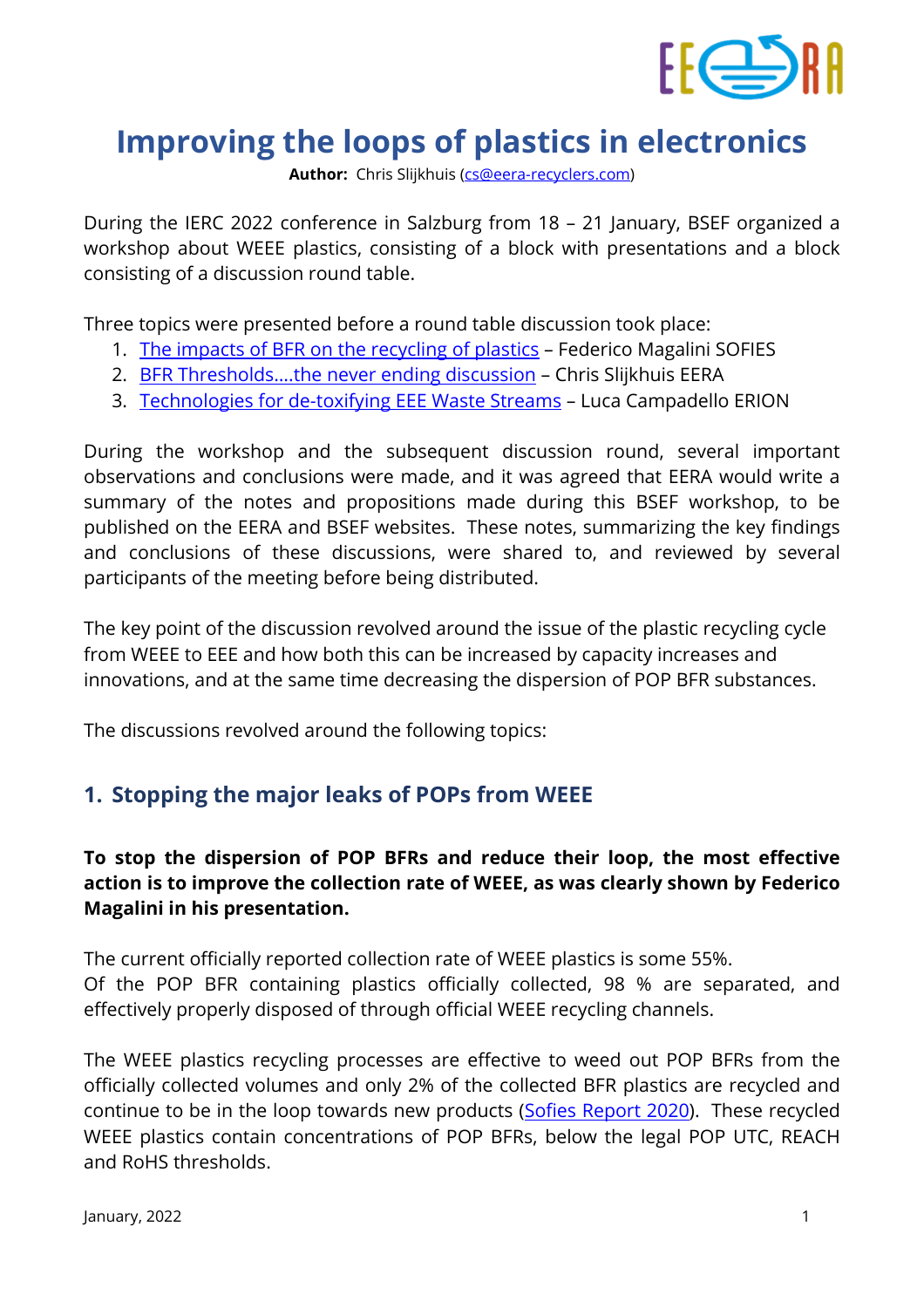

The major flow of plastics that contain BFRs, representing 55% of the mass, does not enter the official WEEE collection and recycling route. This is either entering the wastebin (11%, either entering solid waste incinerators or landfills), or entering the complementary treatment of mainly metal recycling routes for the recovery of ferrous and non-ferrous metals (11%) or the flow with unknown management of the material (33%).

The best way of minimising the risk of restricted POP plastic BFRs is that authorities, producers (through their contracted Extended Producer Responsibility take-back organisations), the recyclers and the population must cooperate in increasing the takeback ratio. From experience and literature, together with public campaigns for awareness, financial fees (when buying) and incentives (when bringing back) seems the best solutions. EERA referred to the paper ["Towards an EU WEEE Regulation"](https://drive.google.com/file/d/1q76WtjuJRl-EAC8RYpPGTRQjUz6moLRZ/view?usp=sharing) that was published during the conference.

# **2. Increasing the amounts of plastics recycled from WEEE**

**To increase the quantity of plastics recovered from WEEE, innovations to recover PA, filled PP, PMMA and PC are needed. These plastics are in the same density ranges as those plastics with BFRs and they are presently lost. Innovations are underway but need time and alliances between producers and recyclers.**

Articles are changing, plastics in articles are changing, additives in plastics are changing, and there are different regulations for the same additive, that are also changing with time. The mass of valuable plastic fractions PE and PP (density < 1 g/cm3), ABS and PS (density  $\leq$  1.1 g/cm3) in WEEE decreases over time, as the developments over the last 15 years have shown.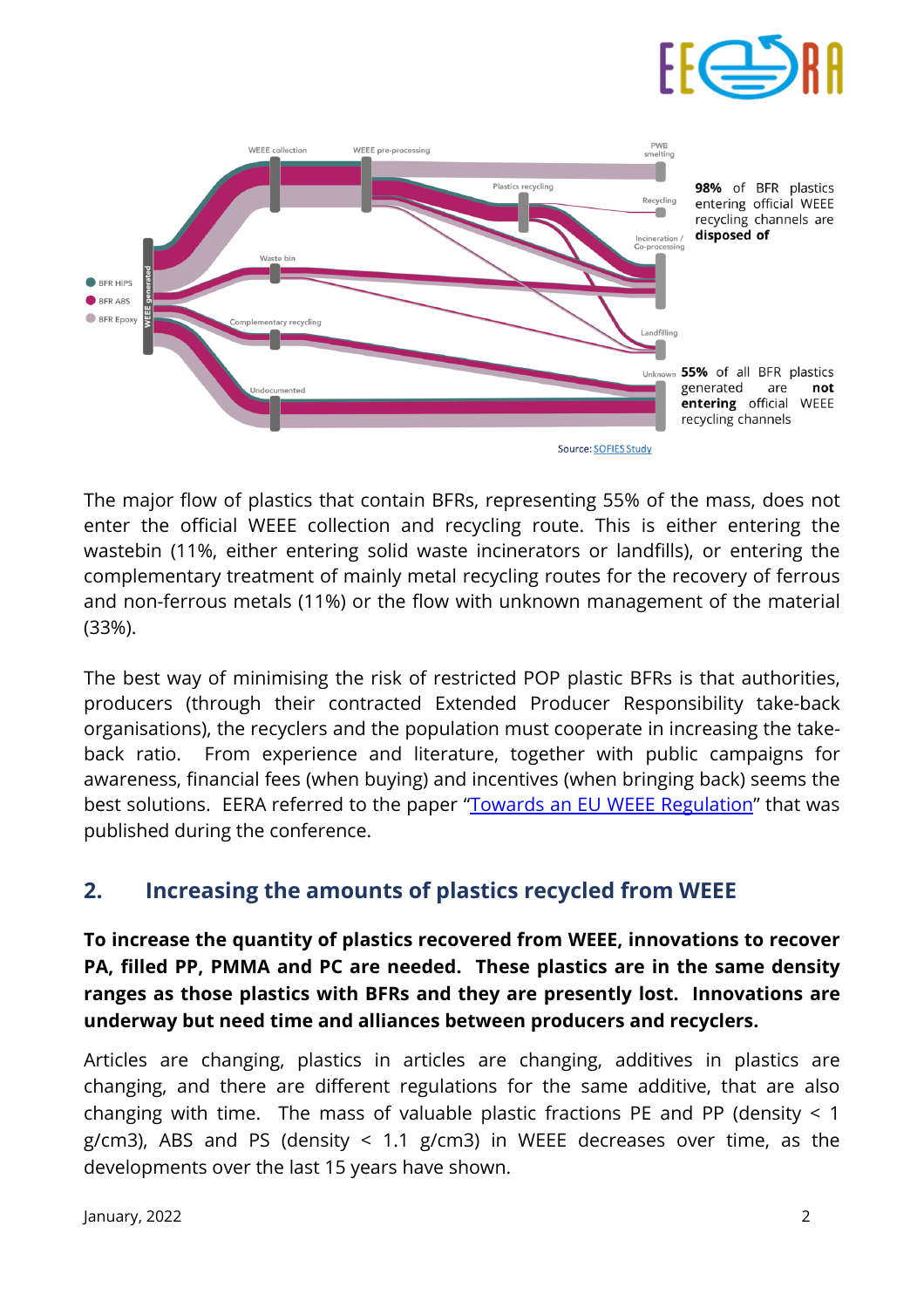

The recycling ratio can be maintained only by retrieving other non-brominated plastics from the dense fraction, as the graph shows.

The "next" valuable families are PA (density between 1.1 and 1.2 g/cm3), PMMA (about 1.12 – 1.20 g/cm3), mineral filled PP types  $(1.25-1.3 \text{ g/cm})$  and PC (about  $1.17 - 1.22$  g/cm3). The density of the brominated plastics interferes with these densities  $(1.14 - 1.40 \text{ g/cm3})$ , so that density separation cannot be applied anymore and different separation techniques such as sensorbased technologies (Near Infra-Red, Medium Infra-Red, X-ray transmission, Xray fluorescence) or other, such as solvent based techniques, are required. These new technologies under



development were presented by the presentation of the NON-Tox Initiative.

Innovation is needed to retrieve these new types of plastics to be recovered from the WEEE plastics fractions. These processes include specific sorting, washing, possible transformation, purification, control, and compounding of formulated pellets ready to be moulded in an article of a product, thus closing the loop. This achievement is only possible with resources (time, know-how, capital) and with the conclusion of alliances with the producers whom these plastics come and for whom the Post-Consumer Recycled WEEE plastics are produced. A good example of such an alliance is the work that was delivered by the Poly-CE project, which resulted in guidelines for and from [recycling](https://www.polyce-project.eu/wp-content/uploads/2021/04/PolyCE-E-book-Circular-Design-Guidelines-2.pdf) and also the NONTox project, that is currently underway, is a multistakeholder alliance. Such innovation processes typically take 5 years or more. The new recovered polymers must be evaluated for contaminant concentration at the end of the new recycling process, when they constitute a material prepared for use. This requires a stable legal framework with stable thresholds.

As conclusion of the discussion, increasing the collection rate and developing new and innovative techniques to recycle more and other polymers from the WEEE plastics are the only solutions for a more sustainable WEEE plastic management.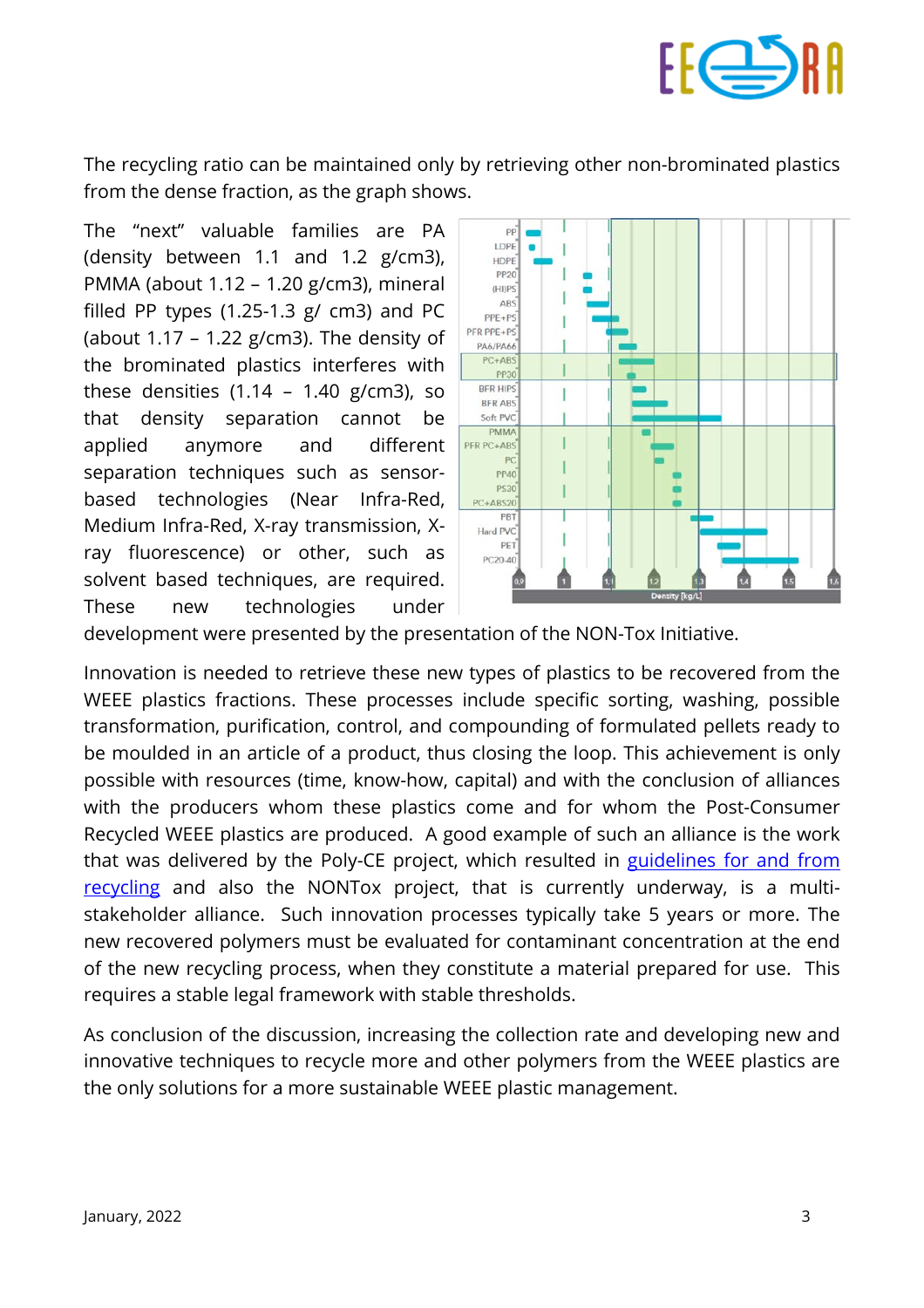

# **3. The assessment of substances must be unified and stable**

**By the virtue of the circle, the legal assessment of a substance should be stable all along its cycle. Hazardous substances in waste could be managed by risk when the material is under control during the product stages and during the waste stages.**

Too many rules and regulations are in place for waste, and for material that is converted into a recycled a secondary raw material, the end-of-waste status means that recyclers are confronted with both waste and product legislations.

Recyclers are faced with complexity and administrative burdens when trying to achieve a circular economy. With the principle of continuity of keeping material in circulation, one substance should have one assessment for all the steps of the loop. Currently the recycling industry is faced with different approaches and thresholds for the same substances in many different rules and regulations, both in waste and product, which all have their review cycles.

The result is that there is no legal stability for this newly developing industry and that therefore the capacities for recycling WEEE plastics do not develop as quickly as they could.

The Circular Economy plan of the European Union specifically mentions the concept of "One-Substance – One Assessment" and this has been promised as well in these Circular Economy plans and when the REACH regulation was introduced in 2006/2007. Following the logic of the circular economy, recycled WEEE plastics should be re-used in the EEE or other similar durable goods. The conclusion of the discussion was that if WEEE is properly managed, the restricted substances it contains - such as BFRs - can be kept harmless during transport and processing, and subsequent use, a risk-based approach can be applied.

The current EU proposals for new Low POP Content threshold for BFRs was discussed at length. WEEE plastics with BFRs are recycled at the end of the recycling path, and if this follows an environmentally sound treated path, properly discarding the restricted BFRs, the Low POP Content does not need to be measured along the chain.

If the Low POP Content thresholds would be reduced below the current values, which were set only 2 years ago, the recycling industry fears that this will logically result in a further reduction of the Unintentional Trace Contaminants, which would have devastating consequences for the further development of the WEEE plastics recycling industry.

The Circular Economy calls for more WEEE plastic capacities and for more innovation.